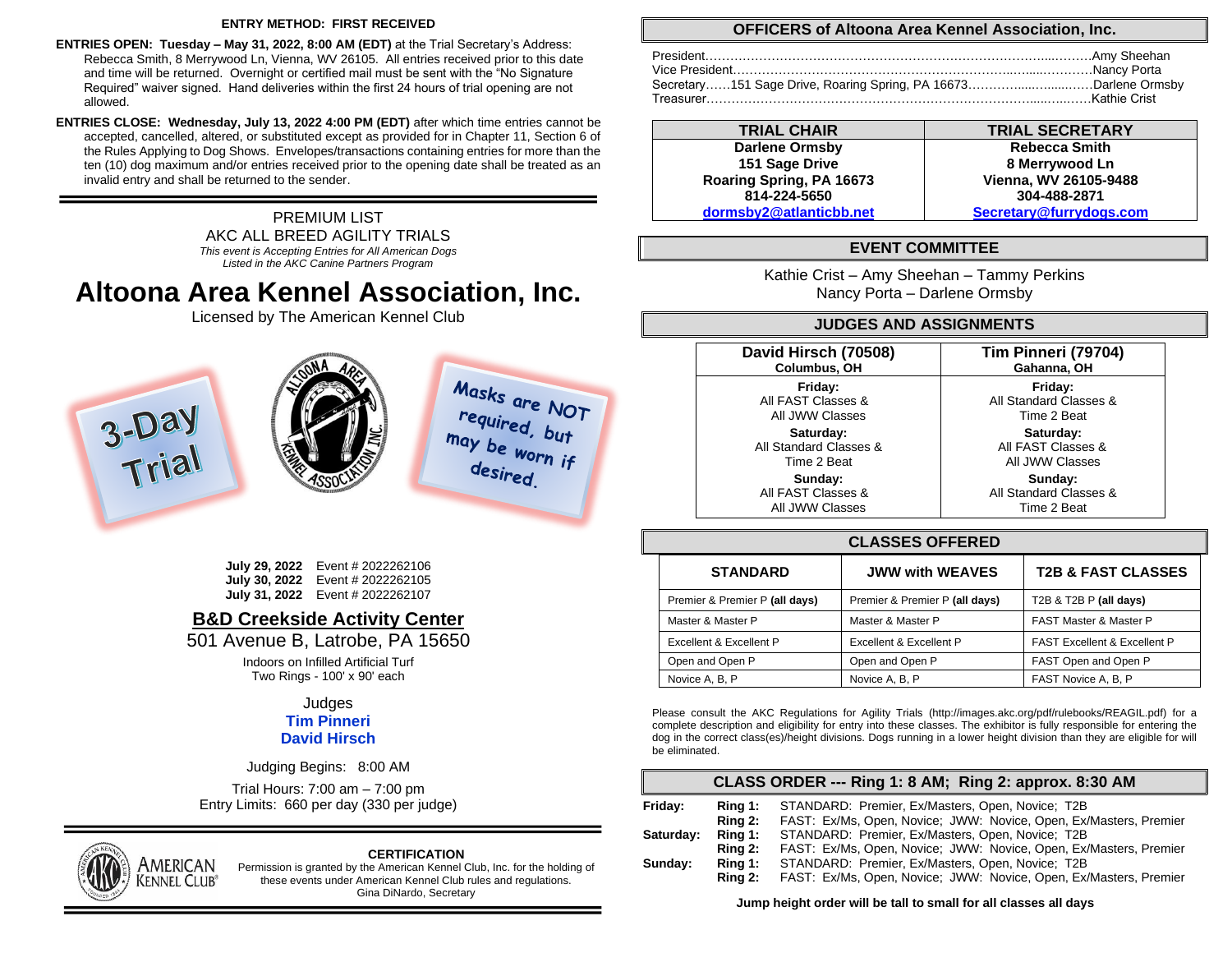## **ENTRY FEES & INSTRUCTIONS**

| First Entry of each dog, each day (includes \$3.50 AKC recording fee)\$24 |  |
|---------------------------------------------------------------------------|--|
| Each additional entry of same dog (includes \$3.00 AKC recording fee)\$15 |  |

If you would like to know the status of your entry prior to the issuance of the judging schedule upon closing, please enclose a self-addressed, stamped envelope or postcard along with your entry. E-mail confirmations will be sent to those listing a legible e-mail address on the entry form.

#### **Make All Checks and Money Orders Payable to: AAKA**

**Mail Entry Forms and Fees to:** Rebecca Smith, AAKA Trial Secretary, 8 Merrywood Ln, Vienna, WV 26105. No entries will be accepted by phone, fax or hand delivery. Express mail entries must include the signature waiver allowing them to be left at the secretary's address. Inquiries may be directed to Rebecca Smith, at [Secretary@furrydogs.com.](mailto:Secretary@furrydogs.com) No entry shall be made and no entry shall be accepted which specifies any conditions as to its acceptance.

**Illegible entries** will not be processed and will be returned to the exhibitor. Returned checks do not constitute a valid entry and the Club will add a \$20 collection fee to the amount of each returned check.

Entries must be on the Official AKC Agility Entry Form for Agility Trial. Entry forms without the AKC agreement attached to the entry form are NOT ACCEPTABLE and will be return to the Exhibitor. Unsigned and incomplete entries are not acceptable and dog cannot be entered in the trial (AKC Rule Ch 14, Sec 4). Altoona Area Kennel Association, Inc. may decline any entries and may remove any dog on account of disease, viciousness, or other cause and no one shall have any claim against AAKA, Inc., or any official thereof. Trial Secretary will not be held responsible for entries or changes not received at all or not received by any deadline.It is the exhibitor's responsibility to follow up on any correspondence with the Trial Secretary before any deadline date.

## **REFUNDS**

- $\Box$  No entry fee will be refunded if the trial cannot open or be completed by reason of riots, civil disturbances, fire, an act of God, public emergency, act of a public enemy, or any other cause beyond the control of the organizing committee.
- $\Box$  No entry fee will be refunded in the event a dog is absent, disqualified, excused, or barred from competition by the action of the Trial Committee.
- A refund of entry fees minus \$3 per run per day will be granted for **BITCHES IN SEASON** when a veterinarian's letter is presented as proof to the Trial Secretary prior to the start of the 1<sup>st</sup> trial day dog was entered. Must use official Veterinary's Letter Head.
- $\Box$  A refund of entry fees minus \$6 per run per day will be granted for injured/incapacitated dogs when a veterinarian's letter is presented as proof to the Trial Secretary prior to the start of the 1st trial day dog was entered. Must use official Veterinary's Letter Head.
- $\Box$  A dog withdrawn from the trial after the closing date/time due to a judge change will receive a refund for any runs under that judge only.
- $\Box$  Owners are responsible for errors in making out entry forms and no entry fee will be refunded in event of such errors or for cancellation of entries after the published closing date.
- $\Box$  No refund for duplicate entries. Every effort will be made to find all duplicate entries; however, if an entry has been processed, no refund will be made.
- $\Box$  No refund for entries pulled from the trial after the closing date except for bitches in season and injured/incapacitated dogs.
- $\Box$  No exception to the above refund list.

# **DOGS ELIGIBLE TO ENTER**

- This trial is open to all dogs fifteen (15) months of age or older that are registered with the American Kennel Club or that have AKC Limited Registration, Purebred Alternative Listing/Indefinite Listing Privileges (PAL/ILP), an AKC Canine Partners listing number, or approved Foundation Stock Service (FSS) breeds are eligible to participate.
- Dogs with a Purebred Alternative Listing/Indefinite Listing Privileges (PAL/ILP) or an AKC Canine Partners listing number must be spayed or neutered in order to compete. Wherever the word "dog" is used in these regulations, it includes both sexes.
- $\Box$  Dogs should be physically sound. Dogs that are blind shall not be eligible, and neither are bitches in season, aggressive dogs, or dogs suffering from any deformity, injury, or illness which may affect the dog's physical or mental performance. No dog shall compete if it is taped or bandaged in any way or has anything attached to it for medical purposes. Refer to Chapter 2 of the Registration and Discipline Rules for the listing of registerable breeds that may participate. Puppies under **four** (4) months of age are strictly prohibited from the trial grounds.

## **CLASS CHANGES EFFECTIVE JANUARY 1, 2020**

- $\Box$  Exhibitors may enter a mixture of both Regular and Preferred classes on the same trial day and/or during a trial weekend.
- Within the same Regular or Preferred classes, a dog may now be entered in multiple jump heights within the same trial.
- $\Box$  A separate entry form must be submitted for each jump height &/or division (Reg/Pref) entered.
- $\Box$  The 1<sup>st</sup> run entry fee is only paid once per day, per dog, even if that dog's runs have been submitted on multiple entry forms.

#### **Entering For Exhibition Only (FEO)**

- FEO will allow exhibitors to work with their dogs in a trial environment. FEO is only allowed in the Time 2 Beat and FAST classes. Participation in FEO is non-qualifying.
- $\Box$  FEO runs are treated as trial entries. The exhibitor must enter the class(es) (T2B and/or FAST) prior to the closing date, pay class entry fee(s) and enter in the desired jump height.
- Dogs may be entered in any jump height for FEO runs. Day of show jump height changes are not allowed
- Dogs may be entered in any level of FAST (Novice, Open, Excellent, Master. Day of show level changes are not allowed
- $\Box$  The exhibitor must declare FEO in the ring prior to leading out.
- $\Box$  Toys are allowed in the ring Must be non-audible. Food/treats are not allowed in the ring.

## **VETERINARIAN ON CALL**

## *Ridgeview Veterinary Clinic*

295 Bergman Rd., Derry PA 15627 / 724-537-7359 & 724-694-9100

# *AVETS*

Specialty 24 Hour Emergency/Critical Care, 2674 Monroeville Blvd., Monroeville, PA 15146; 412-373-4200

Exhibitors should follow their veterinarian's recommendations to assure their dogs are free of internal and external parasites, any communicable diseases, and have appropriate vaccinations.

## **EMERGENCY SERVICES**

**911 - Westmoreland County**

**Fire / Ambulance / Police** *(Latrobe Hospital – Mutual Aid Ambulance Service - PA State Police)*

## **HEIGHT DIVISIONS**

All height divisions will be offered in the Standard classes, Jumpers With Weaves classes T2B and FAST classes. At the handler's option, **dogs may be entered in a higher jump height class***, except* **in preferred classes, where dogs** *must* **be entered in their measured height division**. Dogs running in a lower height division than they are eligible for will be eliminated. The exhibitor is fully responsible for entering the dog in the correct class(es)/height divisions.

| <b>REGULAR</b> | <b>PREFERRED</b> | <b>HEIGHT AT WITHERS</b>                                                                                                                                                                                      |
|----------------|------------------|---------------------------------------------------------------------------------------------------------------------------------------------------------------------------------------------------------------|
| 8"             | 4"               | For dogs 11 inches and under at the withers                                                                                                                                                                   |
| 12"            | 8"               | For dogs 14 inches and under at the withers                                                                                                                                                                   |
| 16"            | 12"              | For dogs 18 inches and under at the withers                                                                                                                                                                   |
| 20"            | 16"              | For dogs 22 inches and under at the withers                                                                                                                                                                   |
| 24"            | 20"              | For dogs over 22 inches at the withers.<br>Regular Dogs may not be entered in this height if they are 22 inches and under.                                                                                    |
| 24C"           | (Not Available)  | Dogs may be entered at this height at their owner's discretion if their<br>measurement is 22 inches and under at the withers.<br>Dogs who measure into the 24" regular jump height division may not enter 24C |

## **New 24 Inch Choice Height - Effective January 2, 2018**

This new 24 Inch Choice jump height is for dogs entered in the Regular division that measure 22 inches and under ONLY. Dogs that measure over 22 Inches and are required to jump 24 inches will stay in the current 24 Inch height. Dogs measuring over 22 inches are not allowed to enter 24 Inch Choice.

The course times for the 24 Inch Choice will be the same as the 20 Inch height in all classes.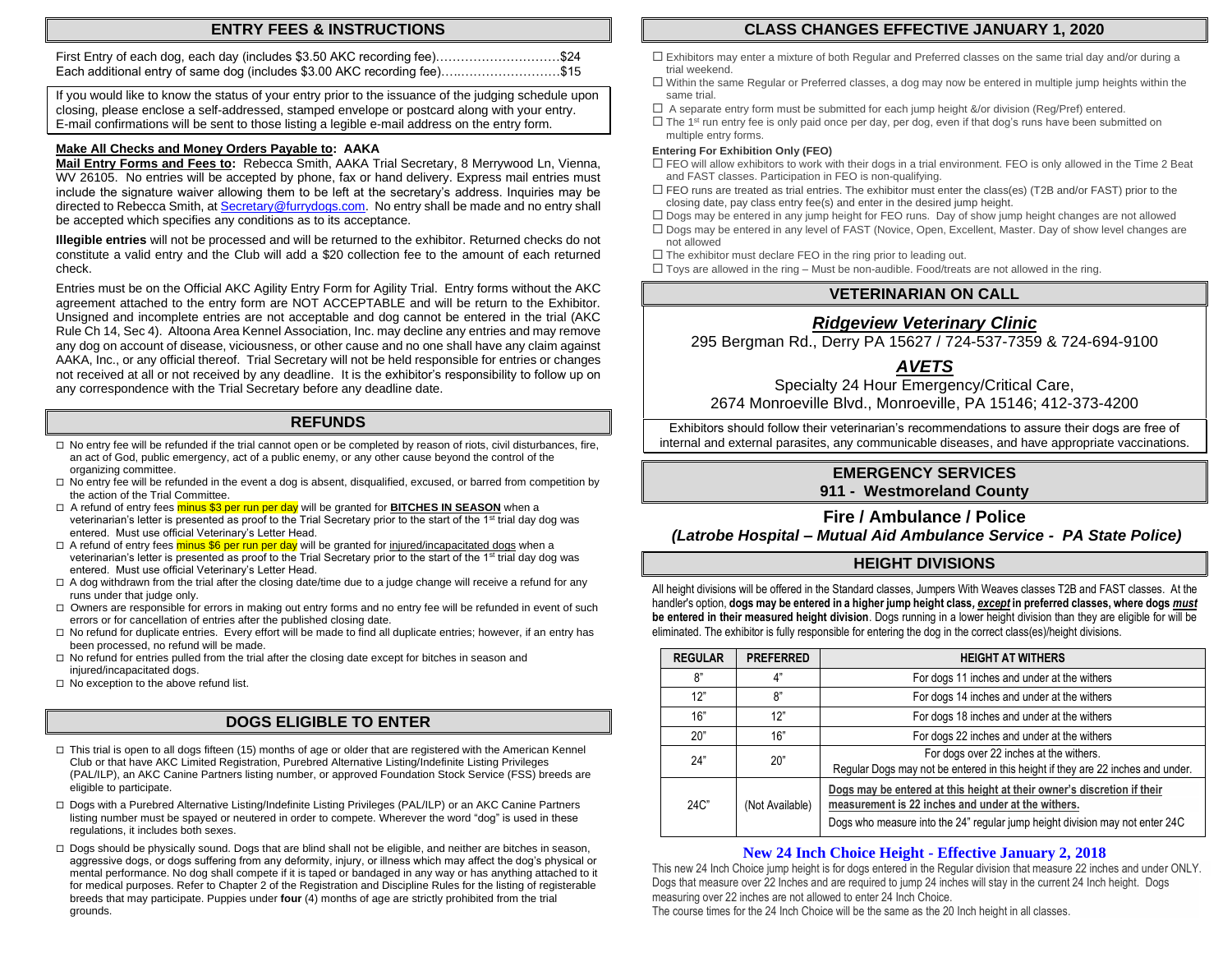### **MEASURING OFFICIALS**

A VMO will be available at this trial. All dogs without a valid Jump Height Card/Form must be measured sometime during this trial prior to running.

#### **OBSTACLES AND RING CONDITIONS**

Obstacles will meet the specifications for obstacles in the current edition of the Regulations for Agility Trials. Electronic timers, 24" spaced weaves, break-away tires, and rubberized contacts will be used. All classes will take place indoors in an air-conditioned/heated facility on a sports turf surface. Ring size will be 100' x 90'.

#### **COURSE WALK THROUGHS AND WARM-UP INFORMATION**

Handlers in all classes are permitted to walk the course, without a dog, during a walk-through period held prior to the start of the class. The walk-through is restricted to handlers entered in that class only. Handlers with multiple dogs, at events with multiple rings may request to walk with a height group other than the one their dog is entered in if a conflict is imminent.

A warm-up area, consisting of a regulation agility jump, may be provided for exhibitors. The warm-up area is to be used exclusively for warming up the dog and not for training or relieving of the dog.

#### **RIBBONS – AWARDS - PRIZES**

1st Place -- Blue Rosette 3rd Place -- Yellow Rosette<br>2nd Place -- Red Rosette 3rd Place -- White Rosette

4th Place -- White Rosette

Qualify -- Green Flat Ribbon **New Title**, FIRST MX, MXJ, MXP, or MJP -- Rosette (Title ribbons will not be awarded for lifetime achievement titles.)

MACH / PACH Rosettes/Bars will be available. All Ribbons require a Qualifying Score from this trial. No Ribbons will be mailed, must be picked up at this trial.

Every dog entered will receive ONE toy or equivalent PER weekend.

#### **SAFETY, BEHAVIOR AND LIABILITY**

 **AAKA COVID-19 GUIDELINES –** This trial will follow current Covid Protocols as announced by PA/CDC at the time of the Trial. Masks are not required, but exhibitors may wear a mask if desired. We ask that you continue to practice safe practices, sanitize and wash hands often. Should any PA/CDC change occur prior to the trial, it will be communicated as soon as possible before the trial weekend and you may contact the Trial Secretary prior to the trial to withdraw and request a refund. By entering these trials and signing the entry form, the exhibitor agrees to abide by the AAKA Covid Guidelines as announced by PA/CDC effective at the time of the trial.

---To the best of my knowledge, I will NOT attend this trial if I was exposed to Covid-19 within 5 days preceding the trial and/or have COVID-19 or its symptoms at the time of the trial. If either of these conditions apply to me or if I feel ill in any way during the trials, I may contact the Trial Secretary if I wish to request a full refund for any runs not yet completed. I agree that I am attending these trials entirely at my own risk and assume all risk and full responsibility for my own health and safety. ---I fully submit that AAKA, Inc., its members, directors, officers and all persons connected or associated with AAKA, Inc. are in no way liable for any present or future Covid-19 infection incurred at any time by any person, in attendance or not in attendance, before, during or after these trials. Complete AAKA, Inc. Covid-19 Guidelines are available on the following website: [www.aakaagilitytrial.com](http://www.aakaagilitytrial.com/).

- □ The safety of the dog is our primary concern. By entering this trial, exhibitors acknowledge that they are familiar with the rules and regulations of this sport, and that their dogs are familiar with and able to perform all obstacles safely.
- □ It is expressly understood that exhibitors alone are responsible for the behavior of their dogs and/or children. Any exhibitor whose dogs and/or children create an unnecessary disturbance or repeatedly engage in unsafe or disruptive behavior may, at the discretion of the trial committee, be asked to leave the show site. In such case, no refund of any fees paid will be made. The Altoona Area Kennel Association, Inc. and its agents, employees, etc., will assume no responsibilities for any loss, damage or injury sustained by exhibitors or handlers, or to any of their dogs or property and further assumes no responsibility for injury to children. The Altoona Area Kennel Association, Inc. reserves the right to decline entries for cause and may remove any dog on account of aggression. No one shall have any recourse or claim against the Altoona Area Kennel Association, Inc. or any official thereof.
- □ **All dogs must be on leash** or confined to crates or x-pens at all times when on trial grounds except when in the designated warm-up area or competing on the course.

## **DIRECTIONS TO TRIAL SITE**

**FROM THE NORTH:** Take I-76 S (PA Turnpike). Merge onto US-30E via EXIT 67 toward GREENSBURG (go 18.9 Miles). Merge onto PA-982 toward Bradenville (go 1.0 mile). Turn LEFT onto LIGONIER ST (just passed Diane St) (go 0.3 mile). Turn LEFT onto AVENUE B (just past Avenue C) (go 0.3 mile). Show site is on the RIGHT just past Watkins Ave. (go 0.01 miles).

**FROM THE SOUTH:** Take US-119 N. Merge onto US-30E. Merge onto PA-982 toward Bradenville (go 1.0 mile). Turn LEFT onto LIGONIER ST. (go 0.3 mile). Turn LEFT onto AVENUE B. (just past Avenue C) (go 0.3 mile). Show site is on the RIGHT (go 0.01 miles).

**FROM THE EAST:** Take I-70 / US-30W. Continue following US-30W. Merge onto PA-982 toward Bradenville. (go 1.0 mile). Turn LEFT onto LIGONIER ST (go 0.3 mile). Turn LEFT onto AVENUE B (just past Avenue C) (go 0.3 mile). Show site is on the RIGHT (go 0.01 miles).

**FROM THE WEST:** Take US-22 E. Turn RIGHT onto PA-981 (go 6.5 miles). Turn Right onto PA-981 / Industrial Blvd. Continue to follow PA-981 S (go 0.5 miles). Turn LEFT onto LINCOLN AVE / PA-981. Continue to follow LINCOLN AVE (just past DEPOT ST) (go 0.9 mile). Turn RIGHT onto CEDAR ST. (just past CHERRY ST) (go 0.1 mile). Turn LEFT onto LIGONIER ST (go 0.3 mile). Turn RIGHT onto AVENUE B (just past AVENUE A) (go 0.3 mile). Show site on Right (go 0.01 miles).



## **HOTEL INFORMATION**

These Pet Friendly Hotels have graciously agreed to accept our well-mannered dogs. A pet deposit may be required. Please check with hotels for policies and restrictions. Check for discounted rates, mention that you are attending an event at "B & D Creekside Activity Center". Please remember--Hotels are an extension of the show site and all AKC rules are enforced at both locations. **PLEASE CLEAN-UP AFTER YOUR DOGS**

| Inn at Mountainview                              | 6.1 miles from show site  |
|--------------------------------------------------|---------------------------|
| 300 Scenery Lane, Greensburg PA 15601            | 724-691-0570              |
| <b>Super 8 Delmont</b>                           | 16.9 miles from show site |
| 180 Sheffield Drive, Delmont PA 15626            | 724-468-4888              |
| <b>Red Roof Inn New Stanton</b>                  | 18.6 miles from show site |
| 110 N. Main St. & Byers Ave., New Station, PA    | 724-925-6755              |
| Red Roof Inn Greensburg (Discount - Mention B&D) | 8.9 miles from show site  |
| 111 Sheraton Drive, Greensburg, PA 15601         | 724-216-5951              |
| <b>Motel 6 New Stanton</b>                       | 18.9 miles from show site |
| 221 E. Byers Avenue, New Stanton, PA 15601       | 724-925-1444              |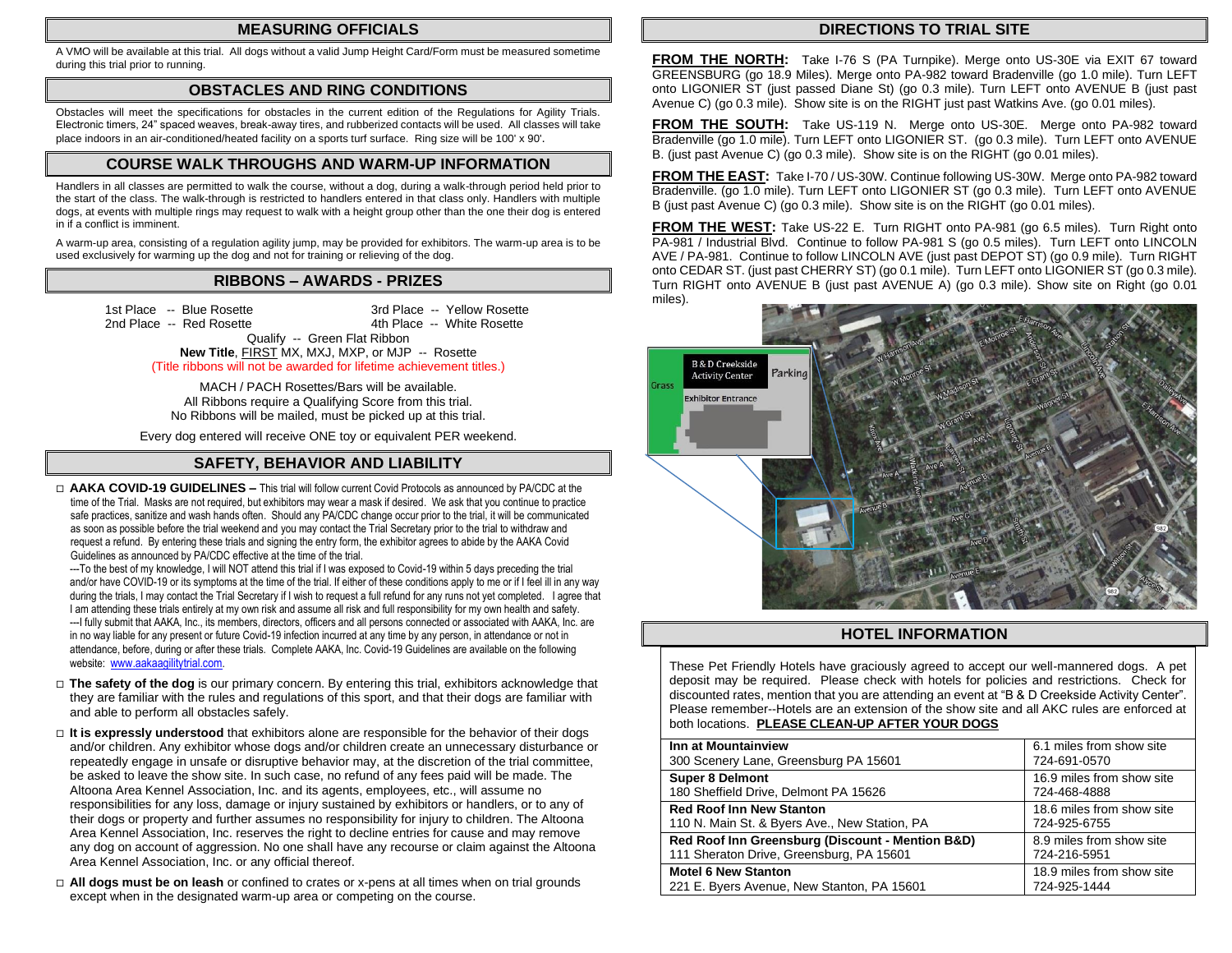## **NOTICE TO EXHIBITORS**

- □ **Dogs may arrive** any time prior to judging if the dog has a valid temporary or permanent jump height card. Otherwise, they must be available for measuring prior to the start of their class if a VMO or AKC Field Rep is available to measure dogs. All dogs not needed for further judging will be excused.
- □ **Judges are not required** to wait for dogs. The Owner of each dog is solely responsible for having it ready at ringside when it is to be judged. The Club has no responsibility for providing service through a public-address system or stewards or runners for the purpose of calling or locating dogs that are not brought into the ring when required.
- $\Box$  Neither club nor the show site facility or its members are responsible for the loss of, damage to, or death of any dog exhibited, or the possessions of any participant, whether the result of accident or any other cause. AAKA, Inc. will not be responsible for any lost or damaged items left at the show site.
- $\Box$  Exhibitors, through submission of entry, acknowledge that they are familiar with AKC agility rules and regulations and that their dogs are familiar with/able to perform all obstacles safely.
- □ Telegraph, telephone, email, AKC online entries, fax, and unsigned entries will not be accepted.
- $\Box$  Exhibitors are responsible for cleaning up after their dogs at the show site. Failure to do so will result in dismissal without refund if the trial committee deems the exhibitor to be in violation of this requirement. Cleaning supplies and various disposal site are available around the show grounds.
- $\Box$  It is expressly understood that every dog and child at this trial are in the care, custody and control of its owner, handler, or parent during the entire time the dog or child is on the trial premises. Any exhibitor whose dog and/or child create unnecessary disturbances or repeatedly engage in unsafe or disruptive behavior, may, at the discretion of the Trial Committee, be asked to leave the show site. In such case, no refund of any fees will be made.
- □ Trial Secretary is not responsible for incorrect information on any entry. Trial Secretary is not responsible for entries or emails not received on time or not received at all.
- □ The AAKA Inc. does not agree to arbitrate claims as set forth on the Official AKC Entry Form for this event.
- □ AAKA, Inc. Treasurer may opt to mail refunds after the trial.
- $\Box$  All exhibitors should obtain a copy of the Regulations for Agility Trials by downloading them from the American Kennel Club website a[t http://www.akc.org/rules/.](http://www.akc.org/rules/)

## **ADDITIONAL SITE INFORMATION**

- *The B&D Creekside Activity Center* is air conditioned. All doors must be left closed. Exhibitor entrances are along the side of the buiding.
- *Crating space* will be available on a limited basis. The trial site requires a tarp to be placed on the floor underneath your crates, x-pens, chairs, and food/water bowls. Crates may be left overnight; however, the Altoona Area Kennel Association, Inc. and the B & D Creekside Activity Center will not be responsible for any lost or damaged items left at the show site. X-Pens are allowed for VERY large dogs or multiple dogs only.
- *Food and beverages* will be available for purchase at the on-site restaurant. Various other restaurants are nearby.
- *Overnight parking* will be allowed at the trial site. Electrical hook-ups (\$30/night) for motor homes or campers are available on a first come, first serve basis. No electrical hook-up spots for camping are \$10/night. *See RV Parking Information.*
- **Exhibitors are responsible** for cleaning up after their dog(s). Any exhibitor failing to do so may be excused without benefit of refund if the Trial Committee deems the exhibitor to be in violation of this requirement. Cleaning supplies and disposal sites will be available at various locations around the show grounds.

# "**Qualifying Runs to You!**"



**AGILITY PRE-TRIAL MOVE UP FORM**<br>AMERICAN (Do not send this form to AKC. Send it to the Trial S AMERICAN (Do not send this form to AKC. Send it to the Trial Secretary)<br>KENNEL CLUB®

#### **USE THIS FORM TO MOVE UP TO A HIGHER AGILITY CLASS ONLY**

Dogs may be moved up to a higher agility class, at the request of the Owner, as a result of qualifying for an agility title. Written notice MUST be given to the Trial Secretary no later than **Monday, July 25, 2022, at 6 p.m.** (the Monday preceding the trial) via USPS to Rebecca Smith, 8 Merrywood Ln, Vienna, WV 26105 or emailed to Rebecca Smith a[t Secretary@furrydogs.com.](mailto:Secretary@furrydogs.com) Verbal move ups will not be accepted.

If a title is received at the trial, a dog may be moved up for any subsequent days of the trial weekend. Move-ups must be submitted in writing at the trial within 10 minutes of the last run of the trial day for the following day(s) and cannot be conveyed via fax, email, phone or verbally. A form will be available near the Ribbon Table. Refer to Chapter 1, Section 20 of the Regulations for Agility Trials for additional move-up requirements.

| <b>Name of Club</b> | Date       |  |
|---------------------|------------|--|
| <b>Breed</b>        | <b>Sex</b> |  |
| Dog's AKC Name      | Dog's AKC# |  |

| Move Entry to:<br><b>Agility Class: (Circle One)</b> |      |           | Jump Height Division: (Circle One) |    |     |     |     |     |      |
|------------------------------------------------------|------|-----------|------------------------------------|----|-----|-----|-----|-----|------|
| Regular<br>Standard                                  | Open | Excellent | Master                             | 8" | 12" | 16" | 20" | 24" | 24C" |
| Regular<br><b>JWW</b>                                | Open | Excellent | Master                             | 8" | 12" | 16" | 20" | 24" | 24C" |
| Regular<br><b>FAST</b>                               | Open | Excellent | Master                             | 8" | 12" | 16" | 20" | 24" | 24C" |
| Preferred<br>Standard                                | Open | Excellent | Master                             | 4" | 8"  | 12" | 16" | 20" |      |
| Preferred<br><b>JWW</b>                              | Open | Excellent | Master                             | 4" | 8"  | 12" | 16" | 20" |      |
| Preferred<br><b>FAST</b>                             | Open | Excellent | Master                             | 4" | 8"  | 12" | 16" | 20" |      |
| <b>Owners Name:</b>                                  |      |           |                                    |    |     |     |     |     |      |

**Handlers Name:** 

(If applicable)

**Signature of owner or agent duly authorized to make this entry:** 

**Signature of Trial Secretary If Approved: Date:**

**Time Received:**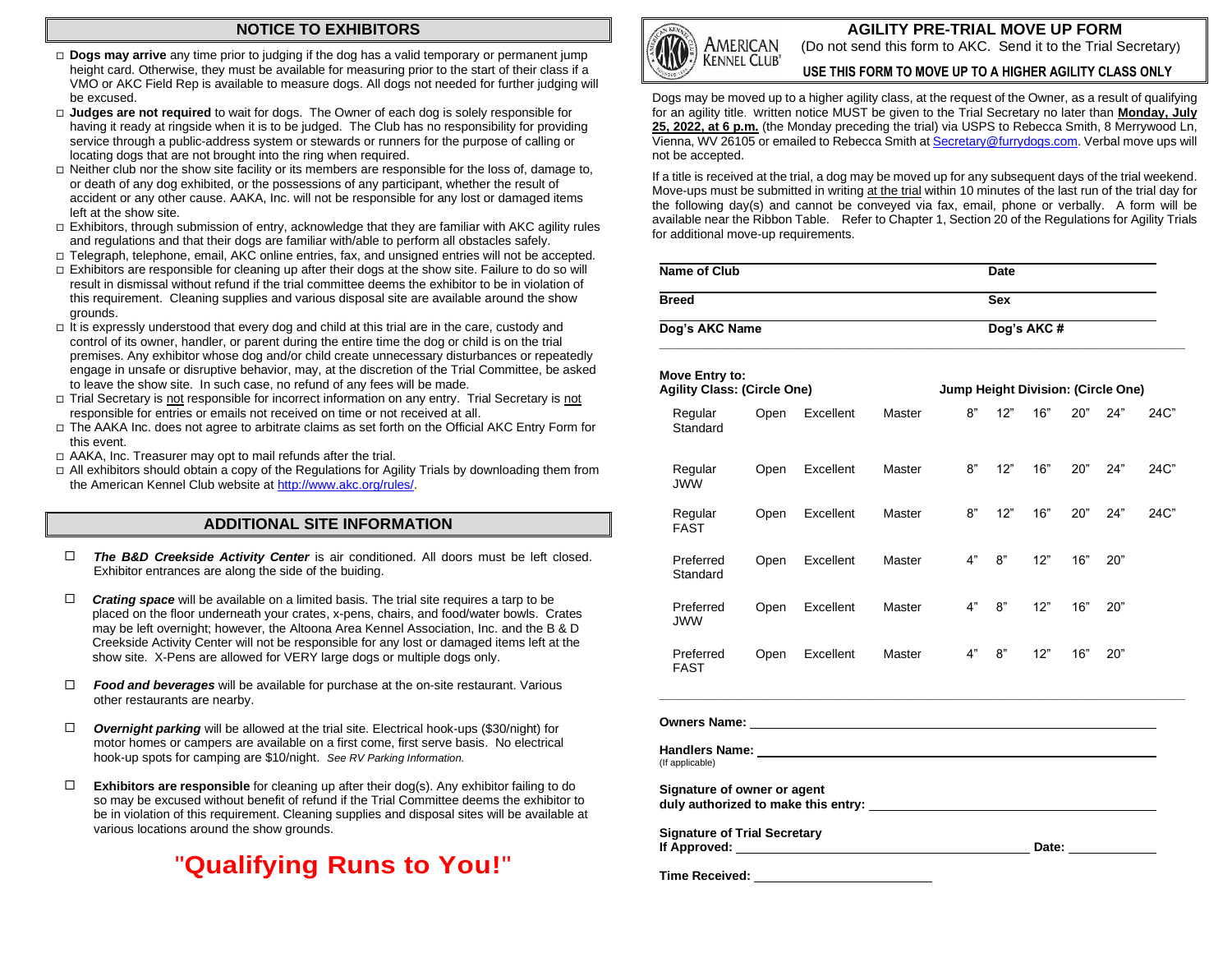#### **RV/Camping Information**

RV parking and camping areas are limited. RVs must park in designated area. **Reservations must be made in advance to camp or park an RV.** A Limited number of electrical hookups for motor homes or campers are available for \$35/night. No electrical hookup spots for camping are \$15/night. Avenue B is a narrow, residential street. Care must be taken in driving down the street with an RV/Travel trailer. RV/Camping Contact person:

Darlene Schmucker – [arcmasterdarlene@comcast.net](mailto:arcmasterdarlene@comcast.net)

All units must have a working fire extinguisher and be self-contained. No dumping will be permitted. No gasoline or diesel generators are permitted inside any building or within 100 feet of any building on the B&D Creekside Activity Center grounds. No parking of any vehicle is allowed on the grass.

#### **RV Parking and/or Camping Reservations Required \$35/night WITH Electrical Hookup OR \$15/night WITHOUT Electrical Hookup AAKA, INC. AKC AGILITY TRIALS - July 29-31, 2022**

\_\_\_\_\_RV \_\_\_\_Camper

Length: Width:

I wish to park my RV or Camp onsite overnight on:

\_\_\_\_Thursday Night \_\_\_\_Friday Night \_\_\_\_Saturday Night

License Plate Number: **License Plate** Number:

\$35/Night **WITH** Electrical Hookup OR \$15/night **WITHOUT** electrical hookup. The reservations are on a first come, first serve basis!

\_\_\_\_\_\_I wish to camp **with** an electrical hookup - \$35/night

\_\_\_\_\_\_I wish to camp **without** an electrical hookup - \$15/night

I have enclosed a check for: \$

**Please make the check out to: Darlene Schmucker**

Name (Please Print): \_\_\_\_\_\_\_\_\_\_\_\_\_\_\_\_\_\_\_\_\_\_\_\_\_\_\_\_\_\_\_\_\_\_\_\_\_\_\_\_\_\_\_\_\_\_\_\_\_\_

Address: \_\_\_\_\_\_\_\_\_\_\_\_\_\_\_\_\_\_\_\_\_\_\_\_\_\_\_\_\_\_\_\_\_\_\_\_\_\_\_\_\_\_\_\_\_\_\_\_\_\_\_\_\_\_\_\_\_\_\_\_\_

City / State / Zip: \_\_\_\_\_\_\_\_\_\_\_\_\_\_\_\_\_\_\_\_\_\_\_\_\_\_\_\_\_\_\_\_\_\_\_\_\_\_\_\_\_\_\_\_\_\_\_\_\_\_\_\_\_

E-mail Address: \_\_\_\_\_\_\_\_\_\_\_\_\_\_\_\_\_\_\_\_\_\_\_\_\_\_\_\_\_\_\_\_\_\_\_\_\_\_\_\_\_\_\_\_\_\_\_\_\_\_\_\_\_\_\_\_

Phone: etc. and a set of the Cell Phone: etc. and a set of the set of the set of the set of the set of the set of the set of the set of the set of the set of the set of the set of the set of the set of the set of the set o

*Mail completed form to:*

**Creekside Event Center- RV Forms; 500 Avenue B, Latrobe, PA 15650**

**Additional Copies of the Premium and Entry Form May Be Downloaded From: [www.aakainc.com](http://www.aakainc.com/)**

## **Trial Volunteer Form**

It takes many workers to successfully put on an Agility trial. Any help you could provide would be greatly appreciated. Worker Coordinators will be Amy Sheehan & Darlene Ormsby (814) 224-5650, email: [Dormsby2@atlanticbb.net](mailto:Dormsby2@atlanticbb.net)

## **THE CLUB WILL BE OFFERING WORKER RAFFLE TICKETS TO ALL VOLUNTEERS.**

We will do our best to accommodate your choices. You will receive a copy of the worker's schedule via email a few days prior to the trial. Please contact the worker coordinator if you cannot fulfill your assignment.

## **Please fill in this form and return it with your entry form.**

| <b>YOUR NAME:</b> The contract of the contract of the contract of the contract of the contract of the contract of the contract of the contract of the contract of the contract of the contract of the contract of the contract of t |                                                            |     |               |                       |                                               |     |                 |                  |            |     |               |                  |
|-------------------------------------------------------------------------------------------------------------------------------------------------------------------------------------------------------------------------------------|------------------------------------------------------------|-----|---------------|-----------------------|-----------------------------------------------|-----|-----------------|------------------|------------|-----|---------------|------------------|
|                                                                                                                                                                                                                                     | DAYS ENTERED: FRI __________ SAT ___________ SUN _________ |     |               |                       |                                               |     |                 |                  |            |     |               |                  |
|                                                                                                                                                                                                                                     |                                                            |     |               |                       |                                               |     |                 |                  |            |     |               |                  |
|                                                                                                                                                                                                                                     |                                                            |     |               |                       |                                               |     |                 |                  |            |     |               |                  |
| How many classes are you willing to work each day?                                                                                                                                                                                  |                                                            |     |               |                       |                                               |     |                 |                  |            |     |               |                  |
| Please check the jobs below to indicate positions you are willing to fill:                                                                                                                                                          |                                                            |     |               |                       |                                               |     |                 |                  |            |     |               |                  |
| $\Box$ Scribe<br>□ Thursday Set Up                                                                                                                                                                                                  |                                                            |     |               | $\Box$ Course Builder |                                               |     |                 |                  |            |     |               |                  |
| □ Gate Steward                                                                                                                                                                                                                      |                                                            |     |               |                       | $\Box$ Ring Crew (Bar Setter)<br>$\Box$ Timer |     |                 |                  |            |     |               |                  |
| $\Box$ Leash Runner                                                                                                                                                                                                                 |                                                            |     |               |                       | □ Sheet Runner<br>$\Box$ Worker Herder        |     |                 |                  |            |     |               |                  |
| Please indicate the classes you are entered in by writing the Jump Height in<br>the appropriate box for that class for each day:                                                                                                    |                                                            |     |               |                       |                                               |     |                 |                  |            |     |               |                  |
|                                                                                                                                                                                                                                     |                                                            |     | <b>FRIDAY</b> |                       |                                               |     | <b>SATURDAY</b> |                  |            |     | <b>SUNDAY</b> |                  |
|                                                                                                                                                                                                                                     | <b>STD</b>                                                 | JWW | FAST          | T <sub>2</sub> B      | STD                                           | JWW | <b>FAST</b>     | T <sub>2</sub> B | <b>STD</b> | JWW | FAST          | T <sub>2</sub> B |
| <b>NOVICE</b>                                                                                                                                                                                                                       |                                                            |     |               |                       |                                               |     |                 |                  |            |     |               |                  |
| <b>OPEN</b>                                                                                                                                                                                                                         |                                                            |     |               |                       |                                               |     |                 |                  |            |     |               |                  |
| <b>EXC/MASTERS</b>                                                                                                                                                                                                                  |                                                            |     |               |                       |                                               |     |                 |                  |            |     |               |                  |
| <b>PREMIER</b>                                                                                                                                                                                                                      |                                                            |     | N/A           |                       |                                               |     | N/A             |                  |            |     | N/A           |                  |
| # of dogs running/day:                                                                                                                                                                                                              |                                                            |     |               |                       |                                               |     |                 |                  |            |     |               |                  |

**Without your help the trial could not go on!**

**THANK YOU IN ADVANCE FOR VOLUNTEERING!**

**AAKA Agility Trial Committee**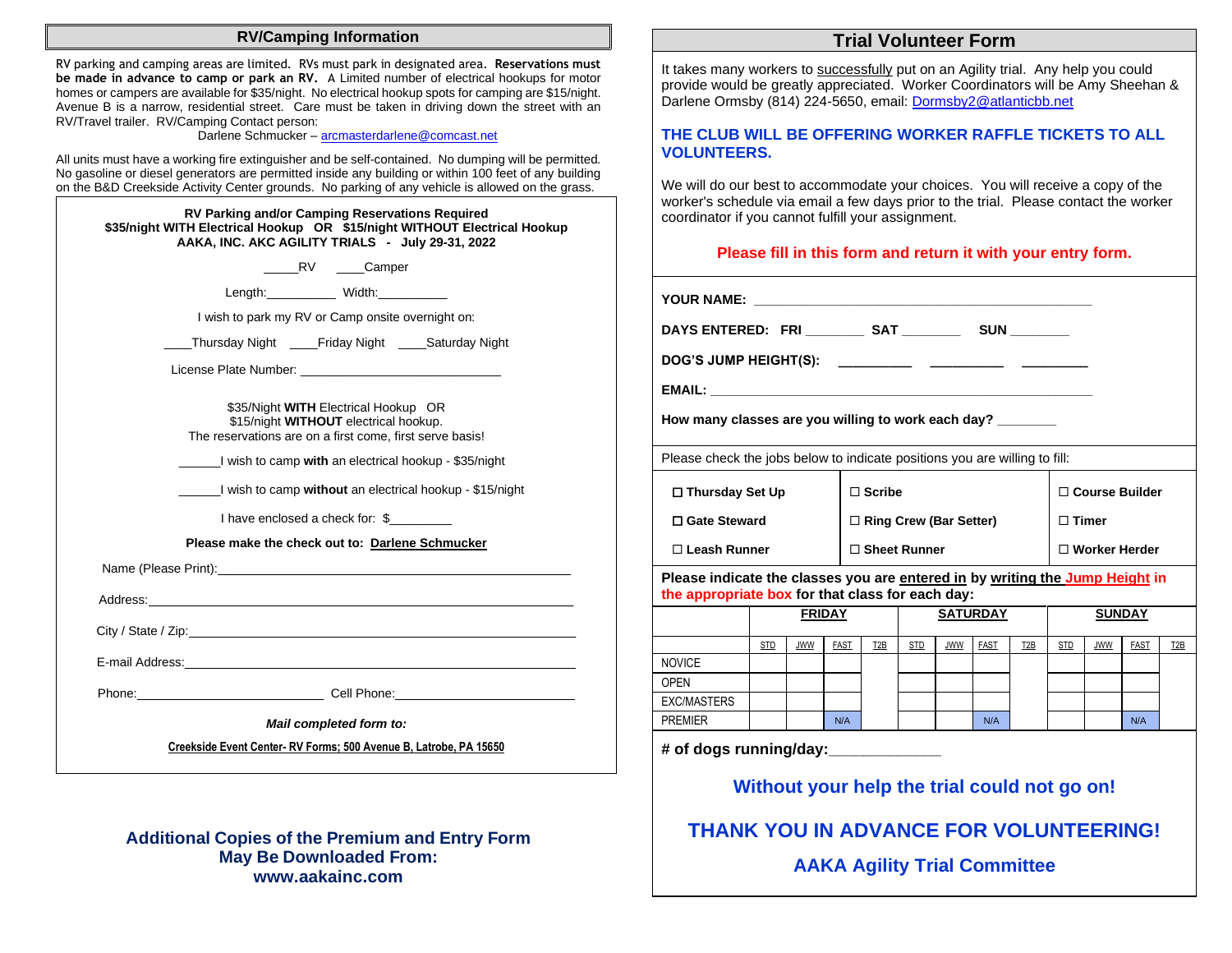

## **OFFICIAL AMERICAN KENNEL CLUB AGILITY ENTRY FORM**

 **AKC Rules, Regulations, Policies and Guidelines are available on the American Kennel Club Web site, ww.akc.org** .

#### **AGREEMENT**

I certify that I am the actual owner of the dog, or that I am the duly authorized agent of the actual owner whose name I have entered. In consideration of the acceptance of this entry, I (we) agree to abide by the rules and regulations of The American Kennel Club in effect at the time of this event, and any additional rules and regulations appearing in the premium list of this event and entry form and any decision made in accord with them. I (we) agree that the club holding this event has the right to refuse this entry for cause which the club shall deem sufficient. I (we) certify and represent that the dog entered is not a hazard to persons or other dogs. In consideration of the acceptance of this entry and of the holding of this event and of the opportunity to have the dog judged and to win prizes, ribbons, or trophies, I (we) agree to hold the AKC, the event-giving club, their members, directors, governors, officers, agents, superintendents or event secretary and the owner and/or lessor of the premises and any provider of services that are necessary to hold this event and any employees or volunteers of the aforementioned parties, and any AKC approved judge, judging at this event, harmless from any claim for loss or injury which may be alleged to have been caused directly or indirectly to any person or thing by the act of this dog while in or about the event premises or grounds or near any entrance thereto, and I (we) personally assume all responsibility and liability for any such claim; and I (we) further agree to hold the aforementioned parties harmless from any claim for loss, injury or damage to this dog.

Additionally, I (we) hereby assume the sole responsibility for and agree to indemnify, defend and save the aforementioned parties harmless from any and all loss and expense (including legal fees) by reason of the liability imposed by law upon any of the aforementioned parties for damage because of bodily injuries, including death at any time resulting therefrom, sustained by any person or persons, including myself (ourselves), or on account of damage to property, arising out of or in consequence of my (our) participation in this event, however such, injuries, death or property damage may be caused, and whether or not the same may have been caused or may be alleged to have been caused by the negligence of the aforementioned parties or any of their employees, agents, or any other person. **I (WE) AGREE THAT ANY CAUSE OF ACTION, CONTROVERSY OR CLAIM ARISING OUT OF OR RELATED TO THE ENTRY, EXHIBITION OR ATTENDANCE AT THE EVENT BETWEEN THE AKC AND THE EVENT-GIVING CLUB (UNLESS OTHERWISE STATED IN THIS PREMIUM LIST) AND MYSELF (OURSELVES) OR AS TO THE CONSTRUCTION, INTERPRETATION AND EFFECT OF THIS AGREEMENT SHALL BE SETTLED BY ARBITRATION PURSUANT TO THE APPLICABLE RULES OF THE AMERICAN ARBITRATION ASSOCIATION. HOWEVER, PRIOR TO ARBITRATION ALL APPLICABLE AKC BYLAWS, RULES, REGULATIONS AND PROCEDURES MUST FIRST BE FOLLOWED AS SET FORTH IN THE AKC CHARTER AND BYLAWS, RULES, REGULATIONS, PUBLISHED POLICIES AND GUIDELINES.**

#### **INSTRUCTIONS**

Handlers whose dogs measure into the 8" through 20" regular jump height divisions may opt to enter in a higher or 24-choice **height division** for all **Regular** titling classes, but not in a division lower than their proper height division. Dogs who measure into the 24" regular jump height division may not enter 24-choice. Dogs entered in the **Preferred** classes **must** compete at the required jump height and **may not** compete in a jump height division **higher or lower** than their proper height division.

All dogs that have not been officially measured for an **Agility Jump Height Card** may still compete; however, they must be measured by *a* Judge of record, an Agility Field Representative, or a Volunteer Measuring Official, prior to running. If measured by the Judge of record, that measurement will be valid for this trial *or back-to-back trials* only. If a measurement is necessary, it is the exhibitor's responsibility to have their dog(s) measured prior to running.

Dogs listed in the **AKC Canine PartnersSM** program may be eligible to enter all-breed AKC agility trials at the club's option. These dogs should be listed as All American Dog and must include their AKC number on the entry form and check the AKC No. box.

**Junior Handlers** should enter their Junior Handler number on the front of this form. Should you not have your Junior Handler number, it may be obtained from the American Kennel Club (919) 233-9767. If the Junior Handler is not the owner of the dog identified on the face of this form, what is the relationship of the Junior Handler to the Owner?

**SIGNATURE** of owner or his agent duly authorized to make this entry.

# *SIGN HERE* X **\_\_\_\_\_\_\_\_\_\_\_\_\_\_\_\_\_\_\_\_\_\_\_\_\_\_\_\_\_\_\_\_\_\_\_\_\_\_\_\_\_\_\_\_\_\_\_\_\_\_\_\_\_\_\_\_**

Telephone Number: \_\_\_\_\_\_\_\_\_\_\_\_\_\_\_\_\_\_\_\_\_\_\_\_\_\_\_\_\_\_\_\_\_\_\_\_\_\_\_\_\_\_\_\_\_\_\_\_\_\_\_\_\_\_\_\_\_\_\_\_\_

Email Address:\_\_\_\_\_\_\_\_\_\_\_\_\_\_\_\_\_\_\_\_\_\_\_\_\_\_\_\_\_\_\_\_\_\_\_\_\_\_\_\_\_\_\_\_\_\_\_\_\_\_\_\_\_\_□*New Email*

In Case of Emergency - Name: \_\_\_\_\_\_\_\_\_\_\_\_\_\_\_\_\_\_\_\_\_\_ Phone #: \_\_\_\_\_\_\_\_\_\_\_\_\_\_\_\_\_\_\_\_

*By signing this Agreement, I agree to abide by the COVID Guidelines in effect at the time of the event. See guidelines on www.aakaagilitytrial.com.*

**Altoona Area Kennel Association, Inc.**

**B&D Creekside Agility Center / Latrobe PA 15650**

|                      | <b>STD</b> | <b>JWW</b> | <b>FAST</b> | <b>Prem STD Prem JWW</b> | T <sub>2</sub> B |  |
|----------------------|------------|------------|-------------|--------------------------|------------------|--|
| Day 1: July 29, 2022 |            |            |             |                          |                  |  |
| Day 2: July 30, 2022 |            |            |             |                          |                  |  |
| Day 3: July 31, 2022 |            |            |             |                          |                  |  |

Opens: **May 31, 2022 - 8:00 AM (EDT) ●** Closes: **July 13, 2022 - 4 PM (EDT)**

**Daily Entry Fee:** 1st run **\$24**; **\$15** each additional run **same dog / same day (AKC processing fees included \$3.50/1st run, \$3 additional runs)**

Make checks payable to: **AAKA**

Mail to: **Rebecca Smith, 8 Merrywood Ln, Vienna, WV 26105 \_\_\_\_\_\_\_\_\_\_\_\_\_\_\_\_\_\_\_\_\_\_\_\_\_\_\_\_\_\_\_\_\_\_\_\_\_\_\_\_\_\_\_\_\_\_\_\_\_\_\_\_\_\_\_\_\_\_\_\_\_\_\_\_\_\_\_\_\_\_\_\_\_\_\_\_\_\_\_\_**

**IMPORTANT: Carefully read instructions before filling out! ENTRY FEE ENCLOSED**

 **\$**

## Choose Either Regular OR Preferred Classes

*Circle one jump height l circle class selections* **l** *Only one selection per class (both Master and Premier allowed)*

| <b>REGULAR Classes</b> |       |       |      |     |        | <b>PREFERRED Classes</b> |                  |            |       |      |         |          |  |
|------------------------|-------|-------|------|-----|--------|--------------------------|------------------|------------|-------|------|---------|----------|--|
|                        | 8"    | 12"   | 16"  | 20" | 24"    | 24C"                     |                  | <b>A</b> " | 8"    | 12"  | 16"     | 20"      |  |
| I STD                  | Nov A | Nov B | Open | Exc | Master | Premier                  | <b>STD</b>       | NovP       | OpenP | ExcP | MasterP | PremierP |  |
| l JWW                  | Nov A | Nov B | Open | Exc | Master | Premier                  | JWW              | NovP       | OpenP | ExcP | MasterP | PremierP |  |
| <b>FAST</b>            | Nov A | Nov B | Open | Exc | Master |                          | <b>FAST NovP</b> |            | OpenP | ExcP | MasterP |          |  |
| $I$ T <sub>2</sub> B   | T2B   |       |      |     |        |                          | T2B              | T2B        |       |      |         |          |  |

**Non-Regular Classes** International Sweepstakes □STD □JWW

| This Dog Needs To Be Measured ∐Yes | ⊿No | <b>SEX</b>     | <b>HEIGHT AT WITHERS</b> |
|------------------------------------|-----|----------------|--------------------------|
| <b>BREED</b>                       |     | <b>VARIETY</b> | <b>CALL NAME</b>         |

AKC® NAME (INCLUDE AKC TITLES ONLY)

| AKC® NO □                           | (Enter Complete Registration # | DATE OF BIRTH                 |                       |
|-------------------------------------|--------------------------------|-------------------------------|-----------------------|
| below)                              |                                | PLACE OF BIRTH (LIST COUNTRY) |                       |
| PAL NO. $\square$<br>ILP NO. $\Box$ |                                |                               |                       |
| FOREIGN REG. NO & COUNTRY □         |                                |                               |                       |
| <b>BREEDER</b>                      |                                |                               |                       |
| <b>SIRE</b>                         |                                |                               |                       |
| <b>DAM</b>                          |                                |                               |                       |
| <b>ACTUAL OWNERS</b>                |                                |                               |                       |
| <b>OWNERS ADDRESS</b>               |                                |                               | $\square$ new Address |
| <b>CITY</b>                         |                                | <b>STATE</b>                  | $ZIP + 4$             |

**Exhibitor or owner MUST sign on the signature line beneath the instructions.**

HANDLER ENTER JR. HANDLER # if applicable